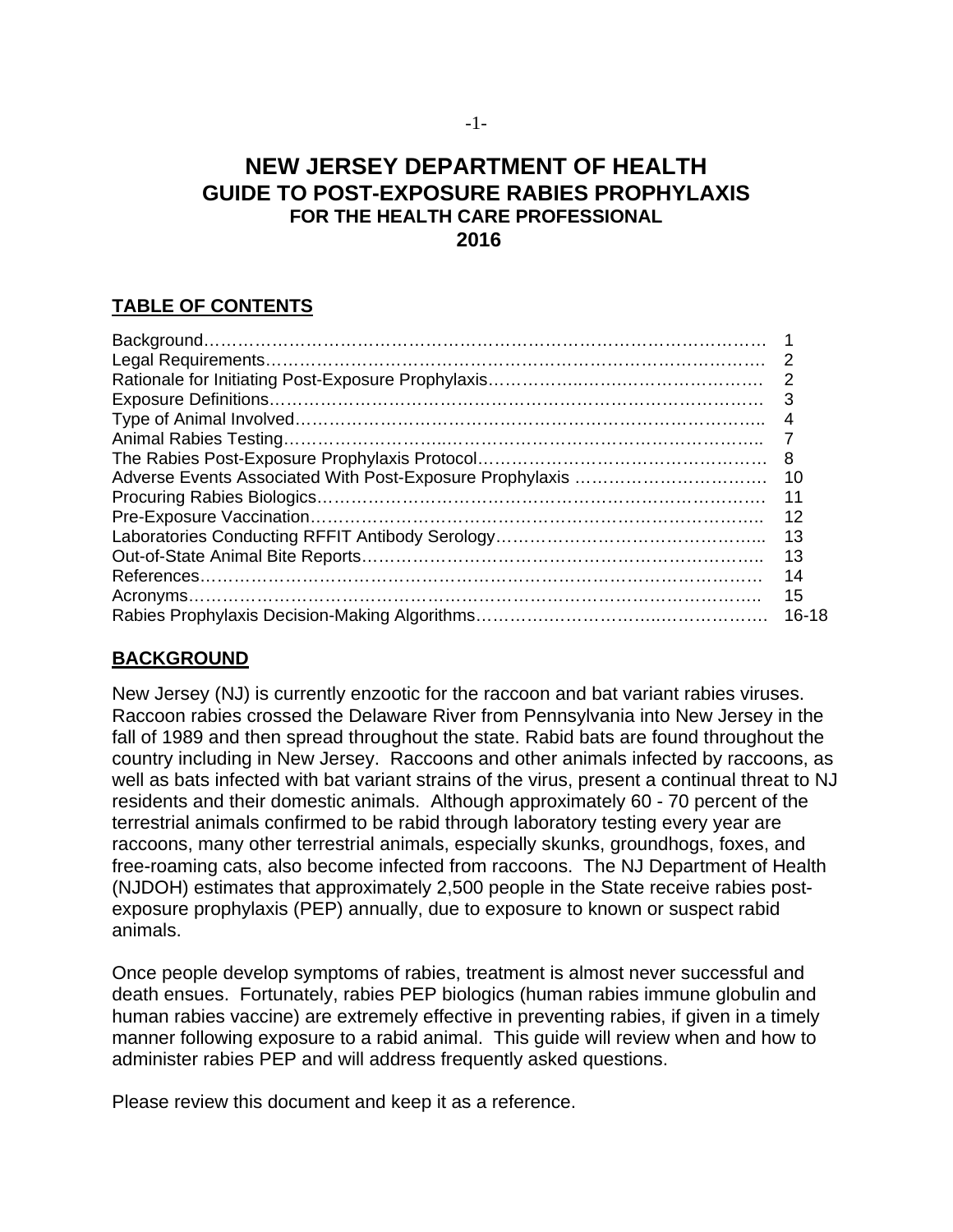## **Legal Requirements**

## **a. Animal Bites**

Every physician is legally required to report all animal bites (N.J.S.A. 26:4-79) and all rabies PEP administrations (N.J.S.A. 8:57-1.5) within 24 hours of initial medical treatment to the **Local Health Department (LHD)** with jurisdiction where the patient resides. The contact information for local health departments can be found under the municipal listing in the telephone book or on-line at localhealth.nj.gov

The LHD receiving the bite report can provide guidance on rabies, the guidelines for administering PEP and work with other agencies/LHDs as needed to locate, test, or confine the exposing animal involved, if indicated.

Routine animal bite reports for patients seen during nights, weekends and holidays can usually be faxed, emailed or called into local health departments on the next working day. Animal bites should not be reported to the NJDOH.

## **b. PEP Administration Reports**

PEP administration to an exposed patient shall be reported to the local health department where the patient resides. A form to report rabies PEP to local health departments is available on-line at: http://www.state.nj.us/health/cd/forms.shtml

## **c. Suspect Human Rabies Cases**

Suspected cases of rabies in humans are **immediately reportable** to the LHD. The contact information for local health departments can be found under the municipal listing in the telephone book or on-line at localhealth.nj.gov.

If the LHD cannot be reached, contact the NJDOH at 609-826-4872 or 609-826-5964 between 8 a.m. and 5 p.m. during workdays. For emergency situations, and only after being unable to reach the local health department, contact the NJDOH during nights weekends, and holidays at 609-392-2020.

### **Rationale For Initiating Post-Exposure Prophylaxis**

The following section is from the Advisory Committee Immunization Practices (ACIP) Recommendations (1):

"ACIP and WHO recommend that prophylaxis for the prevention of rabies in humans exposed to rabies virus should include prompt and thorough wound cleansing followed by passive vaccination with HRIG and vaccination with cell culture rabies vaccines. Administration of rabies postexposure prophylaxis is a medical urgency, not a medical emergency. Because rabies biologics are valuable resources that are periodically in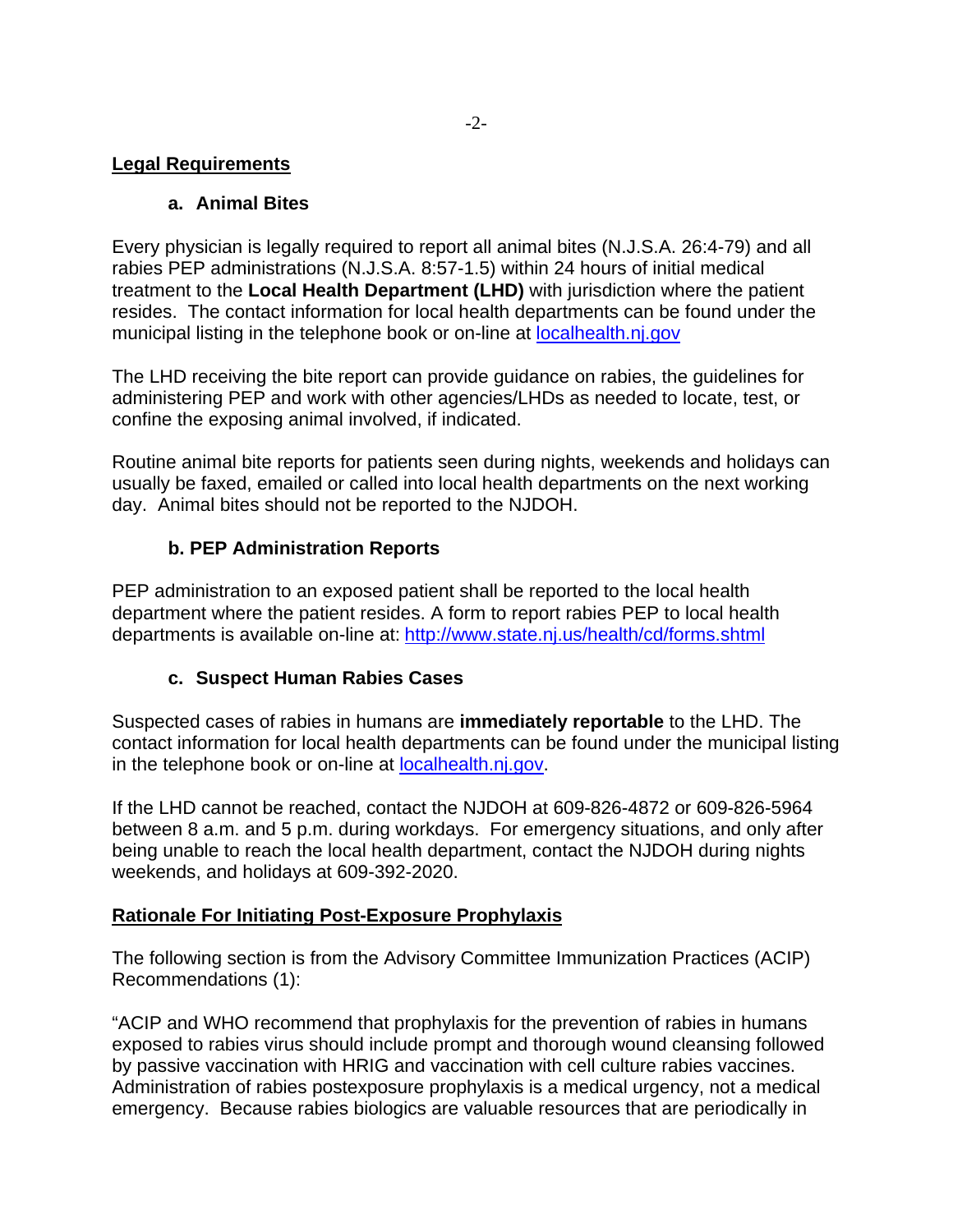short supply, a risk assessment weighing potential adverse consequences associated with administering postexposure prophylaxis along with their severity and likelihood versus the actual risk for the person acquiring rabies should be conducted in each situation involving a possible rabies exposure. Because the balance of benefit and harm will differ among exposed persons on the basis of the risk for infection, recommendations regarding rabies postexposure prophylaxis are dependent upon associated risks including 1) type of exposure, 2) epidemiology of animal rabies in the area where the contact occurred and species of animal involved, and 3) circumstances of the exposure incident. The reliability of this information should be assessed for each incident. The decision of whether to initiate rabies postexposure prophylaxis also depends on the availability of the exposing animal for observation or rabies testing. Because the epidemiology and pathogenesis of rabies are complex, these recommendations cannot be specific for every possible circumstance. Clinicians should seek assistance from local or state public health officials for evaluating exposures or determining the need for postexposure management in situations that are not routine. State and local officials have access to CDC rabies experts for particularly rare situations or difficult decisions."

### **Types of Exposure**

"When an exposure has occurred, the likelihood of rabies infection varies with the nature and extent of that exposure. Under most circumstances, two categories of exposure (bite and nonbite) should be considered. The most dangerous and common route of rabies exposure is from the bite of a rabid mammal. An exposure to rabies also might occur when the virus, from saliva or other potentially infectious material (e.g., neural tissue), is introduced into fresh, open cuts in skin or onto mucous membranes (nonbite exposure). Indirect contact and activities (e.g., petting or handling an animal: contact with blood, urine, skunk spray, or feces; and saliva contact with intact skin) do not constitute exposures; therefore, postexposure prophylaxis should not be administered in these situations. Exposures to bats deserve special assessment because bats can pose a greater risk for infecting humans under certain circumstances that might be considered inconsequential from a human perspective (i.e., a minor bite or lesion). Human-to-human transmission occurs almost exclusively as a result of organ or tissue transplantation. Clinicians should contact local public health officials for assistance in determining the likelihood of a rabies exposure in a specific situation.

**Bite exposures.** Any penetration of the skin by teeth constitutes a bite exposure. All bites, regardless of body site or evidence of gross trauma, represent a potential risk. The risk for transmission varies in part with the species of biting animal, the anatomic site of the bite, and the severity of the wound. Although risk for transmission might increase with wound severity, rabies transmission also occurs from bites by some animals (e.g., bats) that inflict rather minor injury compared with larger-bodied carnivores, resulting in lesions that are difficult to detect under certain circumstances.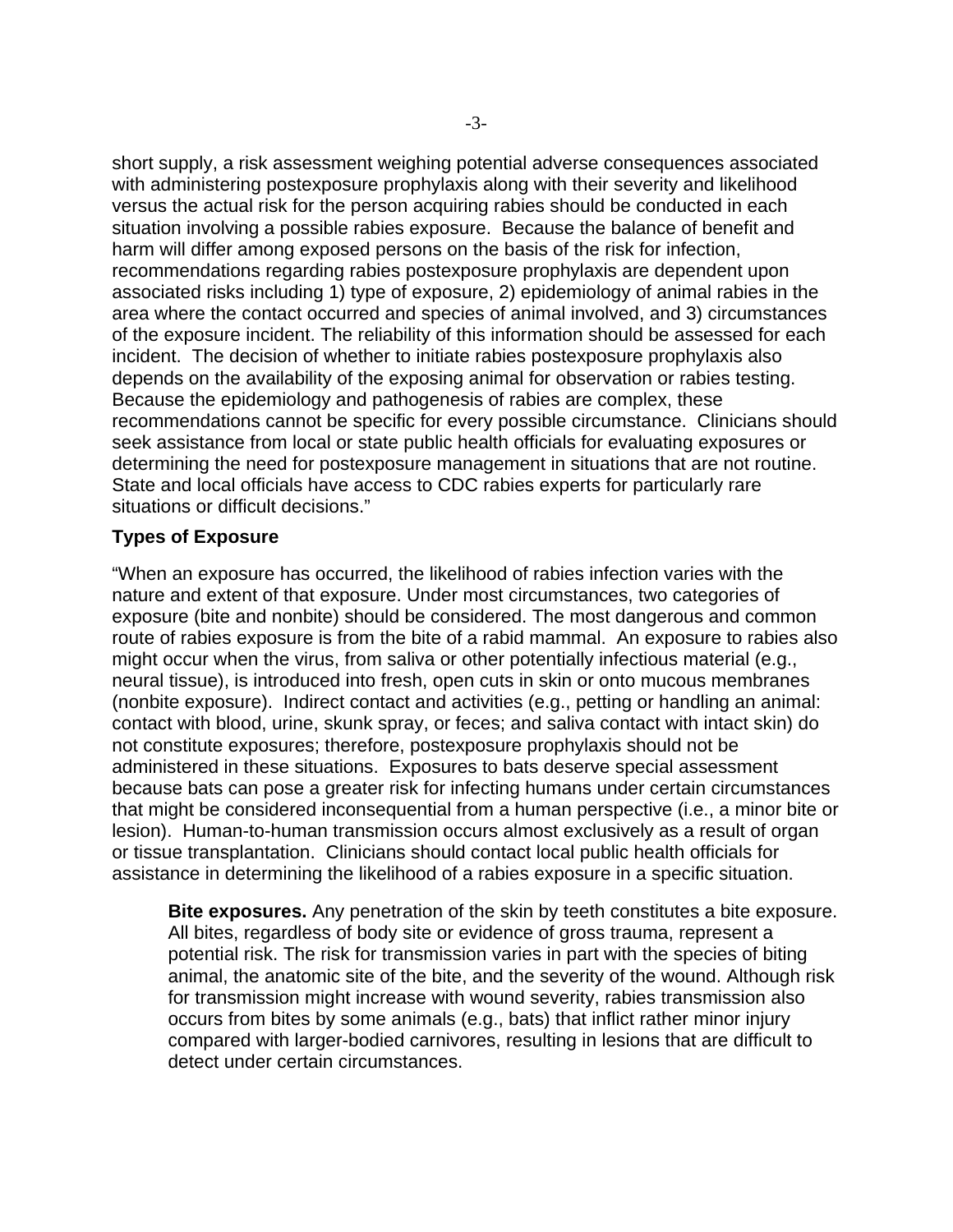**Nonbite exposures.** Nonbite exposures from animals very rarely cause rabies. However, occasional reports of nonbite transmission suggest that such exposures require assessment to determine if sufficient reasons exist to consider postexposure prophylaxis. The nonbite exposures of highest risk appear to be among surgical recipients of corneas, solid organs, and vascular tissue transplanted from patients who died of rabies and persons exposed to large amounts of aerosolized rabies virus. Two cases of rabies have been attributed to probable aerosol exposures in laboratories, and two cases of rabies have been attributed to possible airborne exposures in caves containing millions of freetailed bats (*Tadarida brasiliensis*) in the Southwest. However, alternative infection routes can not be discounted. Similar airborne incidents have not occurred in approximately 25 years, probably because of elevated awareness of such risks resulting in increased use of appropriate preventive measures.

The contamination of open wounds or abrasions (including scratches) or mucous membranes with saliva or other potentially infectious material (e.g., neural tissue) from a rabid animal also constitutes a nonbite exposure. Rabies virus is inactivated by desiccation, ultraviolet irradiation, and other factors and does not persist in the environment. In general, if the suspect material is dry, the virus can be considered noninfectious. Nonbite exposures other than organ or tissue transplants have almost never been proven to cause rabies, and postexposure prophylaxis is not indicated unless the nonbite exposure met the definition of saliva or other potentially infectious material being introduced into fresh, open cuts in skin or onto mucous membranes."

In general, scratches from cats are not considered an exposure unless the wound is contaminated with saliva, e.g., a cat grooms its claws and then immediately scratches a person or is hissing and spitting while scratching a person and saliva may have gotten into the wound.

#### **What Type of Animal Was Involved in the exposure?**

| Dog, cat, ferret, horses, & livestock  Section 1 Page 5    |  |
|------------------------------------------------------------|--|
| Raccoon, skunk, fox, & other wild mammals Section 2 Page 6 |  |
|                                                            |  |
|                                                            |  |
|                                                            |  |
|                                                            |  |
|                                                            |  |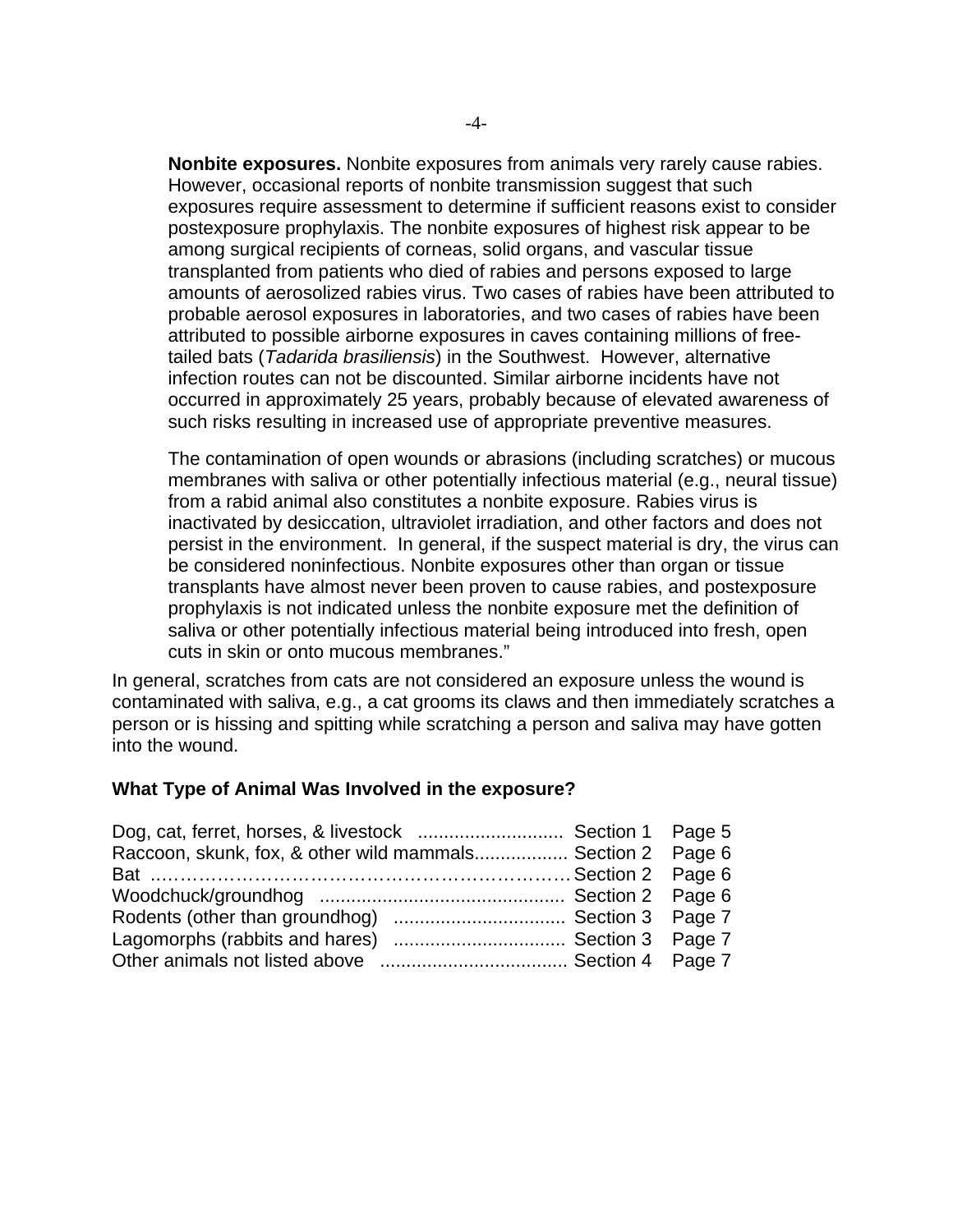**1. Is the domestic animal (e.g., dog, cat, ferret, horse and livestock) available for observation?**

## **YES** - **Animal Available**

#### **IF HEALTHY, DOMESTIC ANIMALS (BOTH VACCINATED AND UNVACCINATED FOR RABIES) SHOULD BE OBSERVERED FOR 10 DAYS**. The local health

department with jurisdiction where the involved animal is kept will arrange confinement of the animal for observation of signs of rabies. If the animal exhibits clinical signs compatible with rabies (fever, abnormal behavior, and neurologic impairment) during confinement, it should be immediately evaluated by a veterinarian and euthanized for rabies testing, based on the veterinarian's assessment. The exposed individual can start rabies post-exposure prophylaxis, prior to completion of rabies testing in high risk situations or when testing is delayed. In general, if the animal did not have signs of rabies, take up to five days to attempt to find the animal, with assistance of local animal control. If found, the domestic animal in question should be confined and observed for 10 days from the date of the exposure. If the animal is not found in five days, prophylaxis should be considered, as described below.

#### **Domestic animals showing signs of rabies at the time of the bite**

Signs of rabies include:

- **abnormal behavior,**
- **elevated temperature,**
- **anorexia.**
- unprovoked aggression,
- **u** impaired locomotion,
- **neurologic impairment, and**
- **paralysis**

**Domestic animals with signs of rabies** should be evaluated immediately by a veterinarian and euthanized for testing if indicated. Begin prophylaxis of the exposed individual, if rabies is suspected; prophylaxis can be discontinued if test results are negative.

Note: There is no law mandating that the owner of a suspect rabid domestic animal must euthanize their pet for rabies testing. If the owner refuses to euthanize an ill animal, prophylaxis should be started on the exposed individual and continued as indicated. If the animal does have rabies it will usually die within 1 week and it can then be tested for rabies and the patient's prophylaxis discontinued if the animal is negative. If the animal lives 10 days following the bite, the patient's prophylaxis can be discontinued as the animal in question does not have rabies. Suspect rabid animals that expose humans should be ordered to be confined and observed for signs of rabies by the Health Officer. Once confined, the Health Officer can order the animal tested if it dies or is euthanized.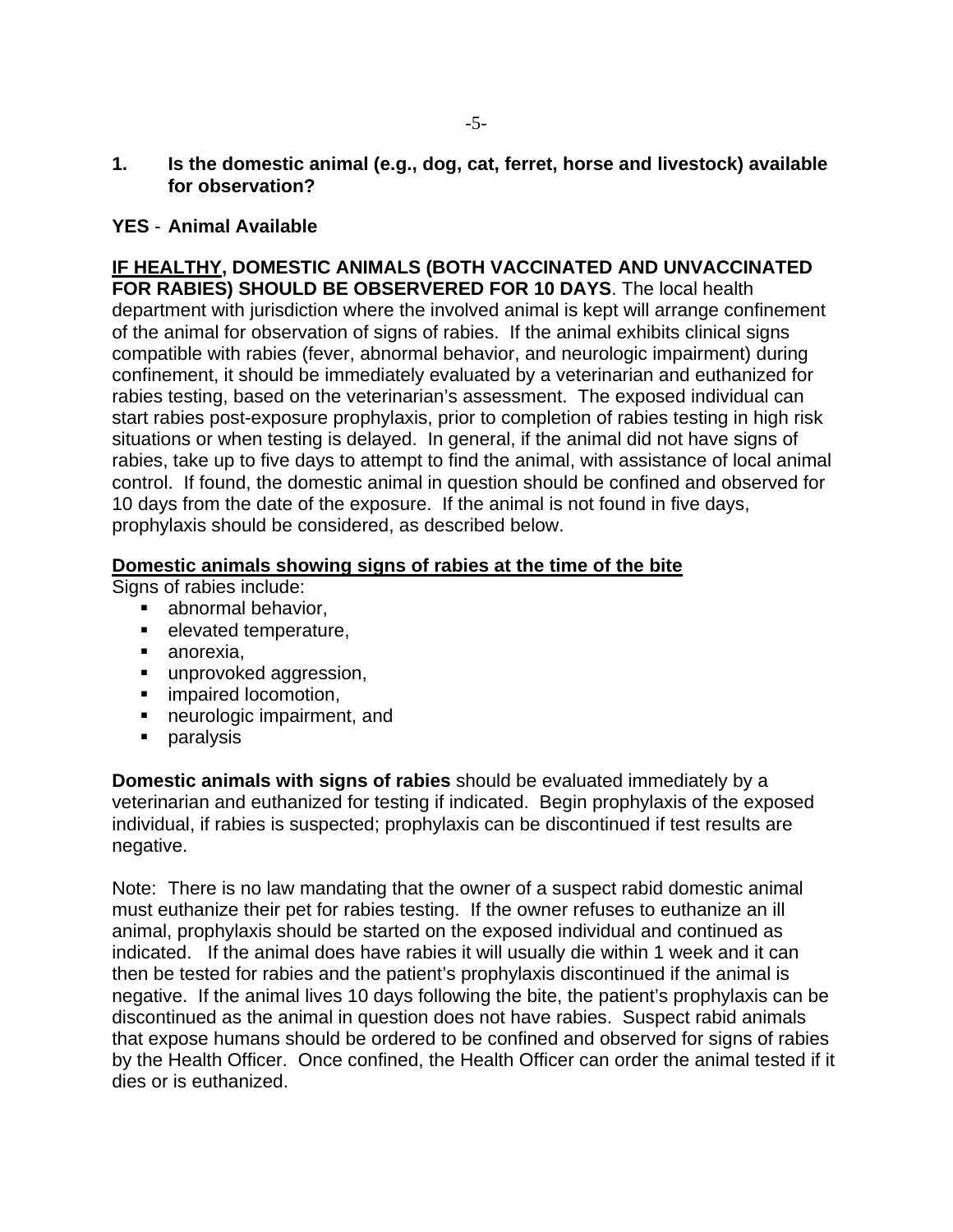#### **NO** - **Animal Not Available**

**If the animal had signs of rabies at the time of the bite (as described above**), Begin prophylaxis of the exposed individual immediately.

**If the animal did not have signs of rabies**, take up to five days to attempt to find the animal, with assistance of local animal control. If found, the domestic animal in question should be confined and observed for 10 days from the date of the exposure. If the animal is not found in five days, prophylaxis should be considered. Although rabies in domestic animals is rare, prophylaxis is generally recommended for individuals with a bite exposure from a dog or cat, which cannot be observed or tested. The physician and patient should take into account the behavior and general health status of the animal, and the circumstances of the exposure (i.e., was the animal provoked?) when making these types of prophylaxis decisions.

Note: In New Jersey, cats have accounted for 90% of the domestic animal rabies cases since 1989. Rabies in dogs and other domestic animals, except cats, is relatively uncommon.

#### **2. Is the bat, raccoon, skunk, fox or groundhog/woodchuck available for laboratory testing?**

**YES** -The animal should be euthanized and tested for rabies. If the test is positive administer rabies post-exposure prophylaxis. If testing of the animal is delayed more than 3 days, consider initiating PEP prior to completion of testing. In the case of bites to the face, neck or fingers from bats, raccoons, skunks, foxes or groundhogs showing clinical signs of rabies, PEP should be initiated as soon as possible. Prophylaxis can be discontinued if laboratory test results are negative.

**NO** - Bats, raccoons, skunks, foxes, groundhogs/woodchucks, and other carnivorous wildlife that cannot be tested, should be considered rabid. Initiate PEP to exposed persons as soon as possible.

**With regard to bat situations**, post-exposure prophylaxis should be considered when direct contact between a human and a bat has occurred, unless the exposed person can be certain a bite, scratch or mucous membrane exposure did not occur. In instances in which a bat is found indoors and there is no history of bat-human contact, the likely effectiveness of post-exposure prophylaxis must be balanced against the low risk such exposures appear to present. In this setting, PEP can be considered for persons who were in the same room as the bat and who might be unaware that a bite or direct contact had occurred (e.g., a sleeping person awakens to find a bat in the room or an adult witnesses a bat in the room with a previously unattended child, mentally disabled person, or intoxicated person) and the bat is unavailable for testing. PEP would not be recommended for other household members.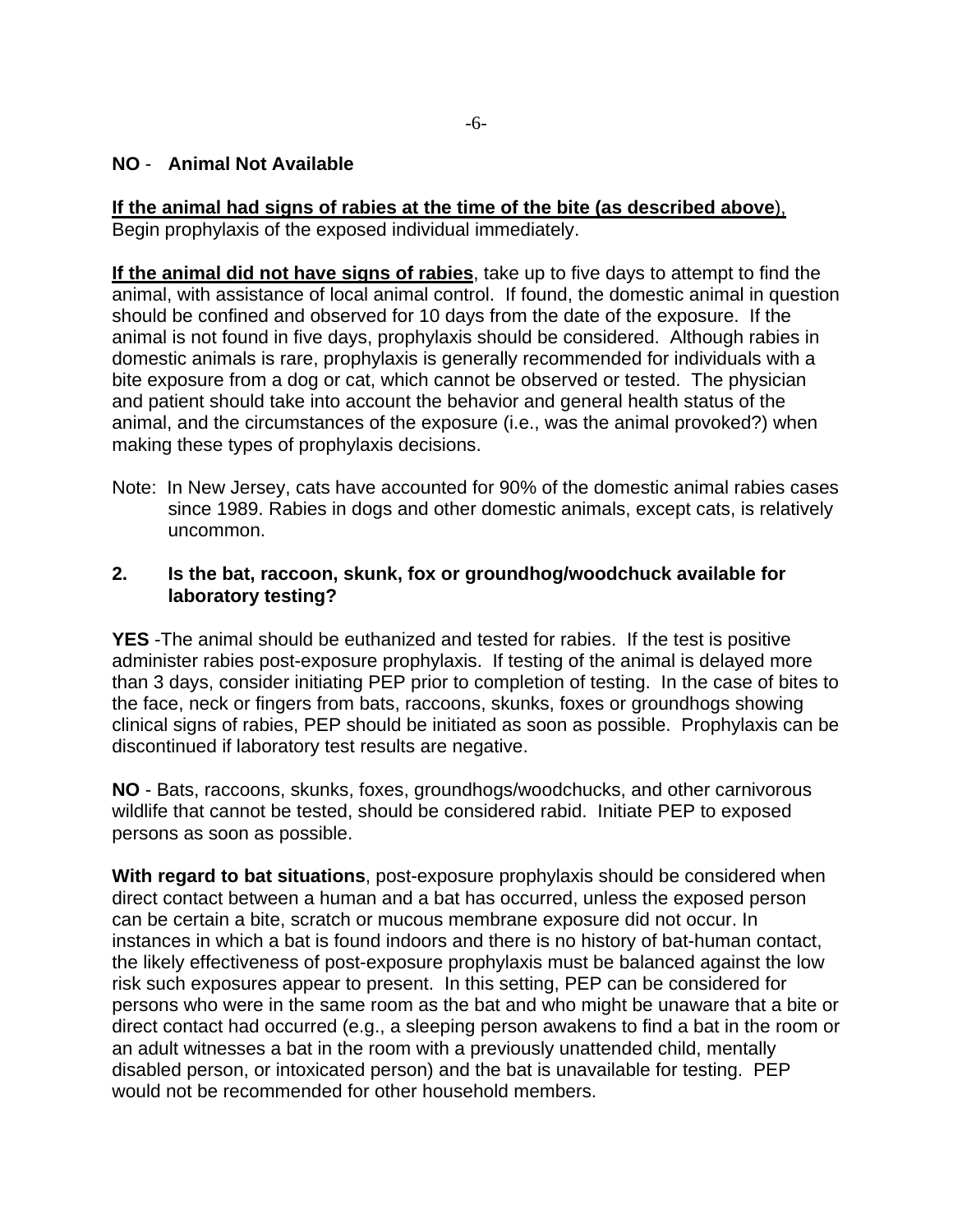**3. Is the suspect animal a healthy rodent (other than a groundhog) or lagomorph (e.g., rabbit) that has lived in an indoor cage all of its life?**

**YES** - No post-exposure prophylaxis or testing is needed.

**NO** - Rodents are not reservoirs of rabies and the disease has never been found in New Jersey squirrels, chipmunks, moles, voles, rats or mice. Bites and exposures to these animals are extremely low risk. Post-exposure prophylaxis or animal specimen testing in the case of bites from wild or pet rodents and lagomorphs is rarely necessary but should be considered in situations of unprovoked attacks by animals that exhibit aggressive behavior or obvious neurologic illness.

Squirrels commonly bite when they come into contact with people; capturing the squirrel for testing or initiating post-exposure prophylaxis is not recommended unless the biting squirrel exhibited aggressive behavior or obvious neurologic illness.

In the current New Jersey rabies enzootic, a significant number of groundhogs/woodchucks have been found to be rabid. For this reason, groundhogs are treated as high-risk animals (Section 4, above), despite the fact that they are rodents.

From 1989 – 2013 there have been 9 domestic rabbits documented to have been infected with rabies. All were housed in outdoor cages with wire floors and 8 of the 9 cases had a documented wound on the paw that was most likely a bite from a rabid animal. Rabies has not been identified in New Jersey wild rabbits.

## **4. Was the suspect animal a type not listed above?**

All other mammals not listed above are also susceptible to rabies. Bites from primates and other wild and exotic animals need to be evaluated on an individual basis. Please contact your local health department for assistance in determining the appropriate course of action in these situations.

Rabies is a disease of mammals only, therefore bites by reptiles, amphibians, fish, and birds carry no risk of rabies transmission.

## **Animal Rabies Testing**

Contact the Local Health Department (LHD) with jurisdiction for information about laboratory testing of animals. Specific procedures are in place for submitting animal specimens for rabies testing at the NJDOH Rabies Laboratory: http://www.state.nj.us/health/cd/documents/faq/specimentophel.pdf. If testing of the animal is delayed (i.e., over weekends and holidays) in high-risk situations, the treating physician may choose to initiate post-exposure prophylaxis prior to completion of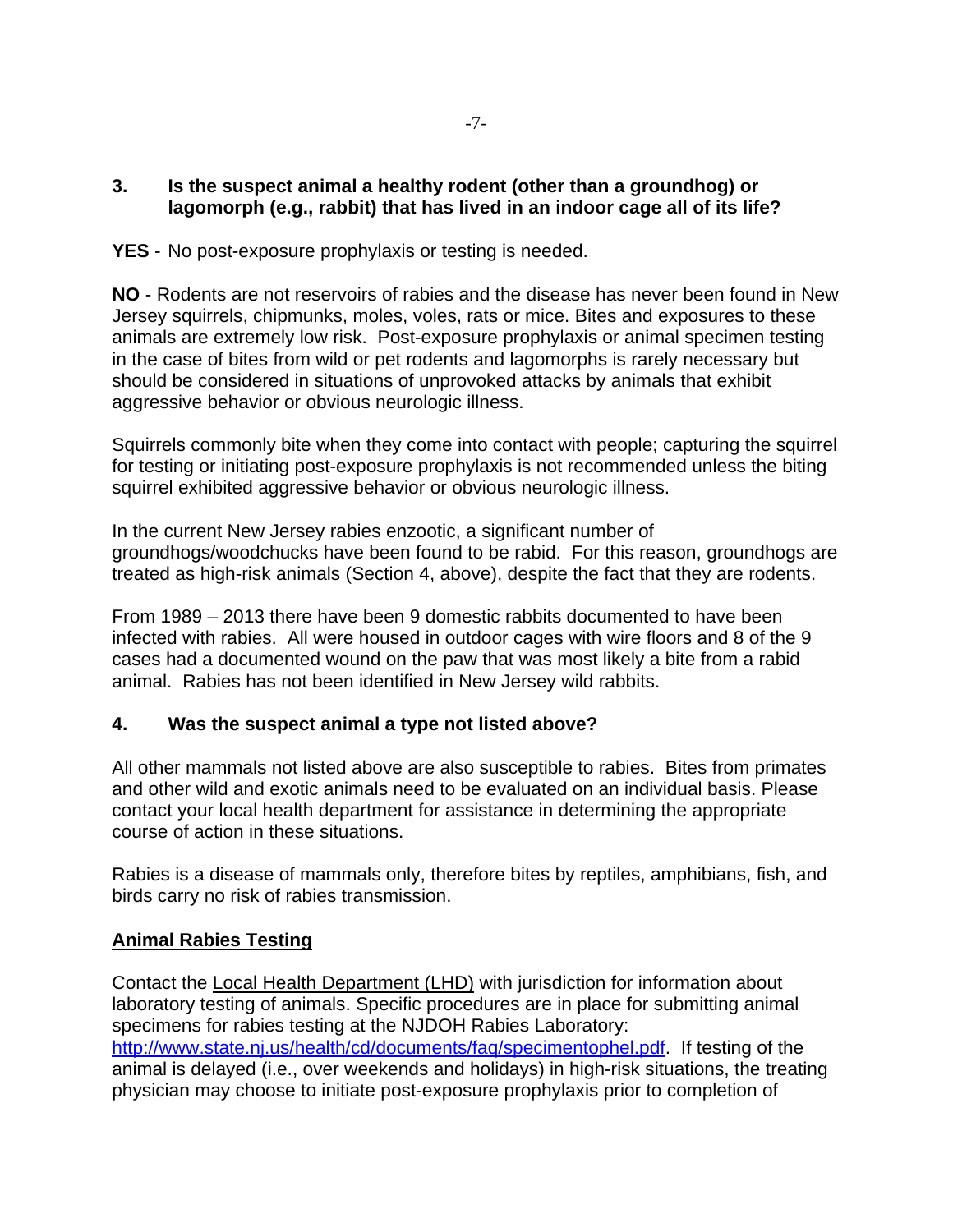testing. In the event the test is negative, PEP can be discontinued.

#### **The Rabies Post-Exposure Prophylaxis Protocol**

Rabies post-exposure prophylaxis should begin with immediate cleansing of all wounds with water and soap as soon as possible after the bite or scratch. If available, a virucidal agent such as povidone-iodine solution should be used to irrigate the wounds.

In general, post-exposure prophylaxis should be initiated as soon as possible after a decision is made to treat but it should also be given even if long delays have occurred since exposure, as prophylaxis may still be effective.

- 1. High risk situations: In cases of bites to the fingers, face or neck from high-risk animals (i.e., bats, raccoons, skunks, foxes or groundhogs showing clinical signs of rabies), prophylaxis should be initiated immediately. Post-exposure prophylaxis can always be stopped if the animal is tested and determined to be free of rabies. PEP should be started if the animal is asymptomatic but testing will not be able to be completed on a timely basis (often the case with weekend exposures). All bites from suspect rabid animals to immunosuppressed individuals should be treated immediately.
- 2. Other exposure situations: Generally, delays of several days are acceptable while waiting for an animal to be located and tested, up to five days pending search for a healthy-appearing dog or cat, or up to 10 days if a healthy dog or cat is being confined and observed for signs of rabies.

**For Previously Unvaccinated Immunocompetent Persons:** A complete course of one dose of human rabies immune globulin (HRIG) and **four** 1-ml doses of vaccine, as described below, is necessary for adequate PEP:

1. HRIG - Administer intramuscularly (IM) once on day 0, the day PEP is initiated. If not available initially, HRIG can be administered up to 7 days after the first dose of vaccine. The dose is 20 IU/KG, without any upper limit. HRIG is currently available in two and ten milliliter (ml) vials with a concentration of 150 IU per ml. At this concentration, the dose is 0.133 ml/kg or 0.06 ml/lb of body weight. Always check the package to be sure that there have been no changes in the concentration. If anatomically feasible, the full dose should be infiltrated into and around the wound(s) and any remaining volume administered intramuscularly into an anatomical site distant from where the vaccine is administered (e.g., the thigh). Do not give more than the recommended amount of HRIG since this may affect the immune response. **HRIG should not be administered in the same syringe or the same anatomical site as vaccine**.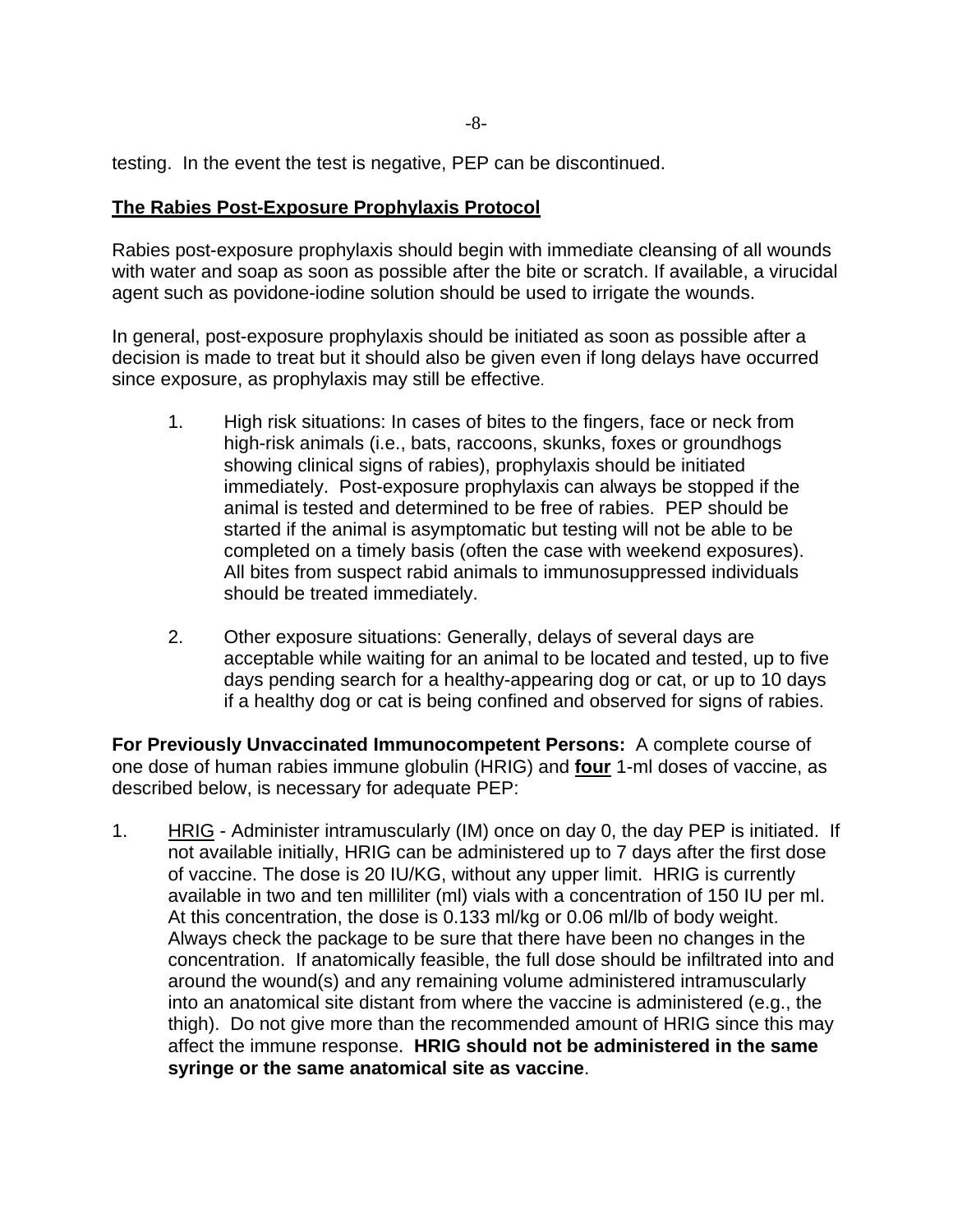2. Human rabies vaccine - Administer 1.0 ml of human diploid cell vaccine (HDCV) or purified chick embryo cell culture (PCEC) vaccine IM on **days 0, 3, 7, and 14** into the deltoid muscle in children and adults. In infants and small children it may be preferable to give the vaccine in the midlateral aspect of the thigh. All doses must be given.

This protocol should not be modified. If doses are missed or delayed, resume the PEP schedule where it was left off. Rabies vaccine and HRIG should never be given together at the same body site. Vaccine should never be given in the buttocks. Routine testing of healthy patients completing PEP is not necessary to document seroconversion.

**Persons With Altered Immunocompetence** (either due to illness, medication, or therapy – as described in the resource linked in the paragraph below) should receive a fifth dose of rabies vaccine 28 days after the receiving the first rabies vaccine dose (Day 0) of the PEP protocol with the understanding that the immune response still might be inadequate. Immunosuppressive agents should not be administered during rabies PEP unless essential for the treatment of other conditions. One or more serum samples should be tested to document seroconversion beginning 1-2 weeks after receiving the last dose of vaccine (completion of PEP) for testing utilizing the rapid fluorescent focus inhibition test (RFFIT). Laboratories performing this assay are listed on page 13 of this document. Titers of at least a 1:5 serum dilution are considered seroconversion. A patient who fails to seroconvert after the fifth dose should be managed in consultation with their physician and the NJDOH, Infectious and Zoonotic Disease Program (IZDP).

A discussion on the conditions that may alter immunocompetence can be found in the "Altered Immunocompetence" section of the ACIP General Recommendations on Immunization document available at:

http://www.cdc.gov/mmwr/preview/mmwrhtml/rr5515a1.htm

### **For Previously Vaccinated Persons:**

- 1. Previously vaccinated persons are defined as those who have received either:
	- a. the full three dose pre-exposure series of HDCV, rabies virus adsorbed (RVA) or PCEC;
	- b. the full post-exposure prophylaxis with HDCV, RVA or PCEC; or
	- c. has had a previous vaccination with any other type of rabies vaccine and had a documented history of antibody response to the previous vaccination

 Previously vaccinated people may not have documentation of past vaccination available when they present for PEP. This should not preclude administering the protocol for previously vaccinated individuals as described below, especially when the patient is in an occupation where pre-exposure prophylaxis is required or recommended (e.g., veterinarian, animal control officer, veterinary technician,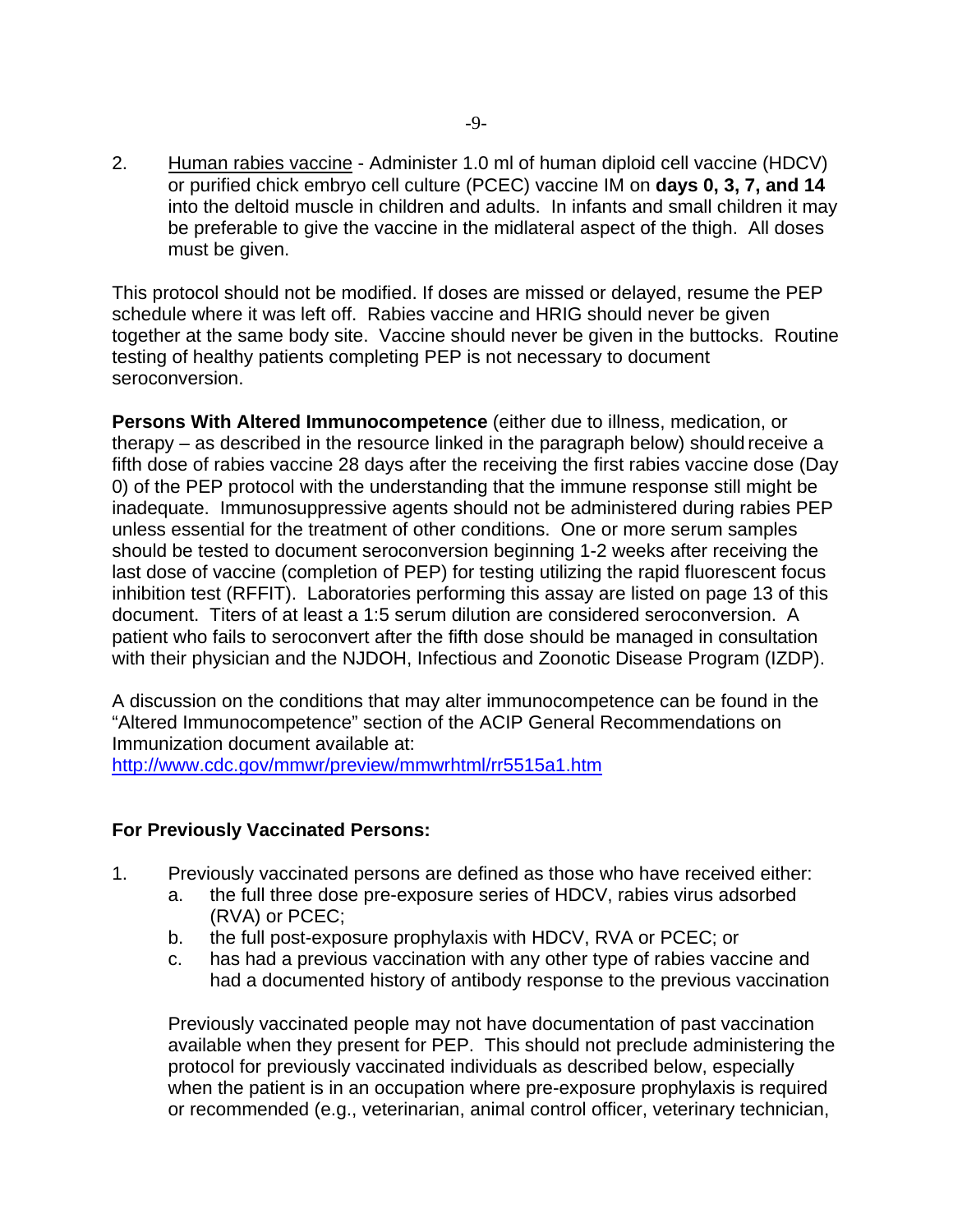wildlife worker).

- 2. PEP for previously vaccinated persons consists of only two doses of vaccine given on days 0 and 3. **HRIG should not be administered to previously vaccinated persons**.
- 3. Persons receiving the 4-dose PEP protocol will be managed as a previously vaccinated person in the event of future rabies exposures.
- 4. Persons who have received rabies immunizations other than that described above should contact their local health department for guidance.

## **Adverse Events Associated With Post-Exposure Prophylaxis**

Studies of the use of human rabies vaccine reported local reactions (e.g., pain at the injection site, redness, swelling, and induration) among approximately 2/3 of recipients. Local reactions were more common than systemic reactions. Most local reactions were mild and resolved spontaneously within a few days. Local pain at the injection site was the most frequently reported adverse reaction occurring. Mild systemic reactions (e.g., fever, headache, dizziness, and gastrointestinal symptoms) were reported in approximately 1/3 of recipients.

Rare, individual case reports of neurologic adverse events following rabies vaccination have been reported, but in none of the cases has causality been established. Five cases of neurologic illness resembling Guillain-Barré syndrome occurring after treatment with HDCV or PCEC have been identified. One case of acute neurologic syndrome involving seizure activity was reported following the administration of HDCV and human RIG. Other central and peripheral nervous system disorders have been temporally associated with HDCV vaccine.

The following discussion of adverse reactions to PEP is from the ACIP Recommendations (1):

"Once initiated, rabies prophylaxis should not be interrupted or discontinued because of local or mild systemic adverse reactions to rabies vaccine. Usually, such reactions can be successfully managed with anti-inflammatory and antipyretic agents, such as ibuprofen or acetaminophen.

When a person with a history of serious hypersensitivity to rabies vaccine must be revaccinated, antihistamines can be administered. Epinephrine should be readily available to counteract anaphylactic reactions, and the person should be observed carefully immediately after vaccination.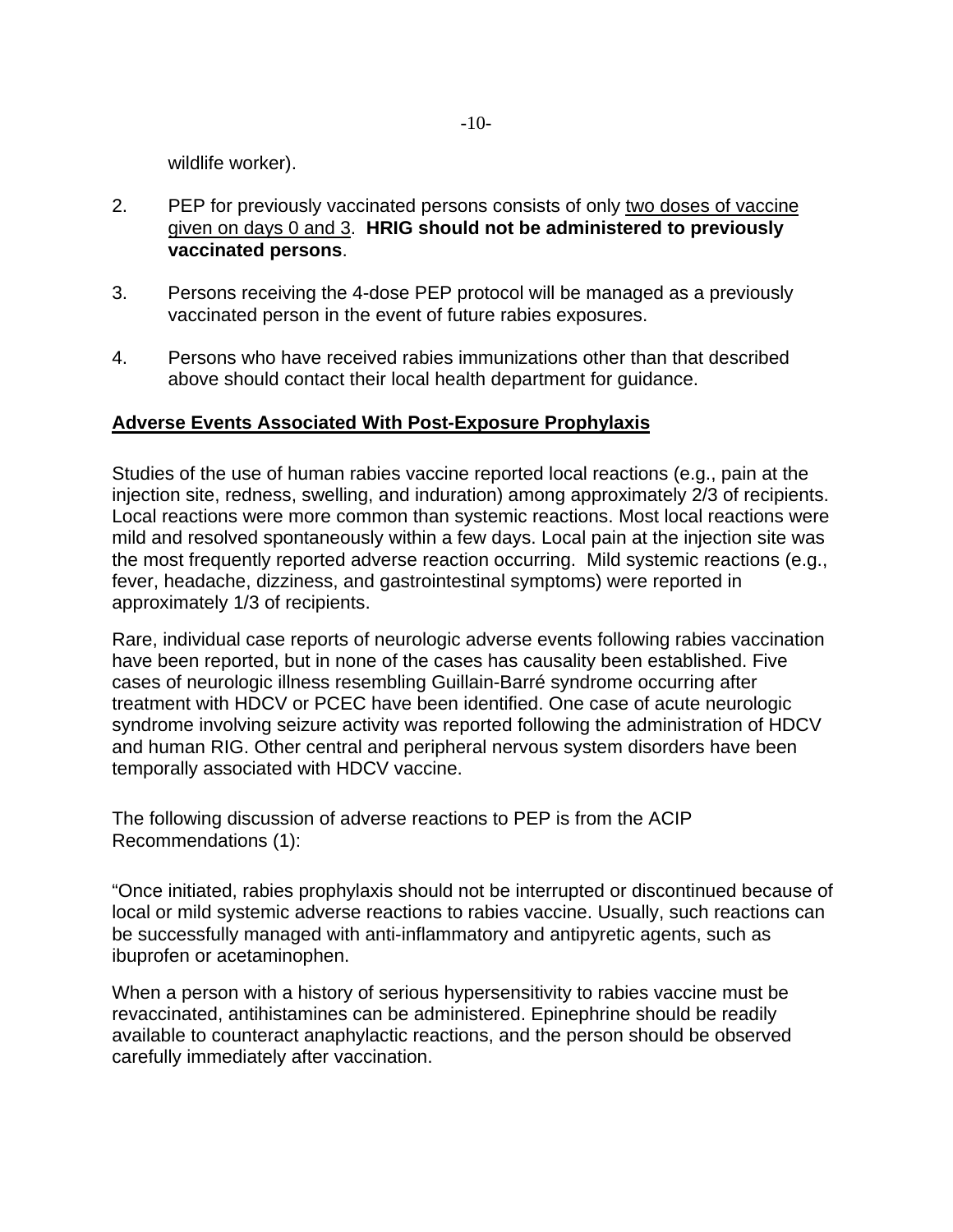Although serious systemic, anaphylactic, or neuroparalytic reactions are rare during and after the administration of rabies vaccines, such reactions pose a serious dilemma for the patient and the attending physician. A patient's risk of acquiring rabies must be carefully considered before deciding to discontinue vaccination. Advice and assistance on the management of serious adverse reactions for persons receiving rabies vaccines may be sought from the state or local health department or CDC.

All clinically significant adverse events occurring following administration of rabies biologics should be reported to the Vaccine Adverse Event Reporting System (VAERS), even if causal relation to vaccination is not certain. Although VAERS is subject to limitations common to passive surveillance systems, including underreporting and reporting bias, it is a valuable tool for characterizing the safety profile of vaccines and identifying risk factors for rare serious adverse reactions to vaccines. VAERS reporting forms and information are available electronically (https://vaers.hhs.gov/index) or by telephone via a 24-hour toll-free telephone number, 800-822-7967. Web-based reporting is available and providers are encouraged to report electronically to promote better timeliness and quality of safety data. Clinically significant adverse events following HRIG administration should be reported to the Food and Drug Administration's MedWatch. Reports can be submitted electronically to http://www.fda.gov/MedWatch."

### **Procuring Rabies Biologics**

All hospitals with an emergency department should stock rabies biologics in their pharmacies and be prepared to provide rabies PEP. Physicians are strongly urged to consider administering rabies PEP to their patients on an outpatient basis whenever possible to reduce costs. Travel medicine clinics usually stock rabies vaccine and may administer it to patients that have begun PEP in consultation with a physician in an emergency department or other setting.

Human rabies vaccines and immune globulin are readily available through pharmaceutical vendors, hospital pharmacies, or directly from these manufacturers:

Human Rabies Vaccines

- RabAvert (PCEC) Novartis Vaccines and Diagnostics Telephone number (800) 244-7668 https://www.novartisvaccinesdirect.com/Rabavert/RabavertAbout
- IMOVAX Rabies (HDCV) Sanofi Pasteur Telephone number (800) 822-2463 (800 VACCINE) http://www.sanofi.us/l/us/en/layout.jsp?scat=7F5145B6-D866-4B5C-AC94-0B574746B8A44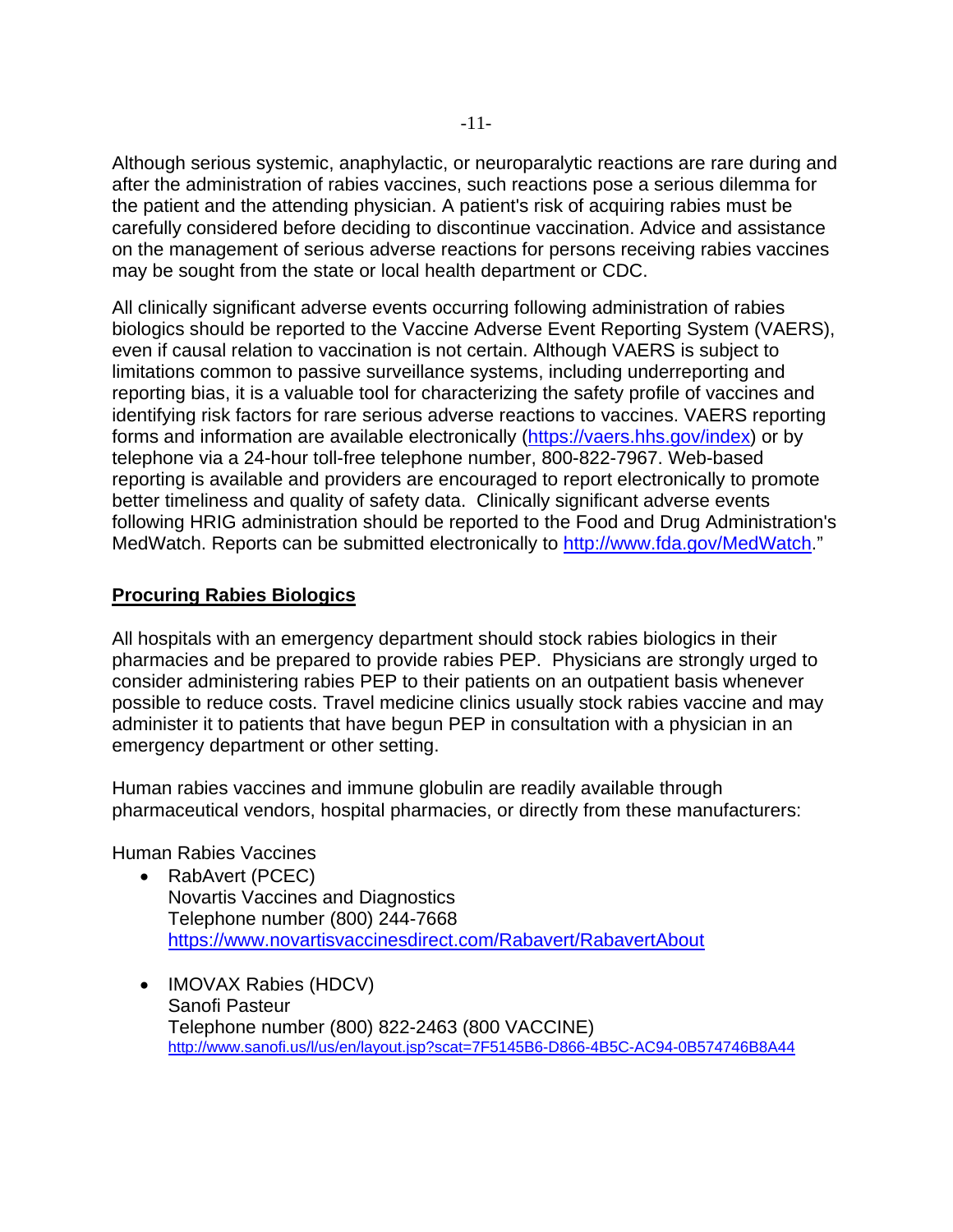Human Rabies Immune Globulin (HRIG)

- IMOGAM RABIES-HT Sanofi Pasteur Telephone number (800) 822-2463 (800 VACCINE) http://www.sanofi.us/l/us/en/layout.jsp?scat=7F5145B6-D866-4B5C-AC94- 0B574746B8A4
- HyperRaB S/D Grifols Therapeutics (formerly Talecris) Telephone number (800) 243-4153 or (888) 325-8579, option 3 http://www.grifolsusa.com/en/web/eeuu/bioscience/- /product/hyperrabb\_s\_d\_rabies\_immune-globulin

Please contact the local health department, if problems arise in securing the appropriate rabies biologics in a timely manner.

#### **Pre-Exposure Rabies Vaccination**

It is recommended that veterinarians, veterinary technicians, students attending veterinary school, animal control officers, shelter workers, persons preparing rabies specimens, persons working closely with high risk wildlife species, and certain persons travelling to high risk destinations around the world consider receiving pre-exposure rabies vaccinations. If possible, immunosuppressed patients should postpone rabies pre-exposure vaccination until the immunocompromising condition is resolved.

Pre-exposure vaccination consists of the administration of 1.0 ml human rabies diploid cell vaccine (HDCV) or purified chick embryo cell culture (PCEC) intramuscularly on days 0, 7, and 21 or 28. A guidance document is available on the NJDOH website: http://www.state.nj.us/health/cd/documents/appendixiv\_rabies.pdf

#### **Note: Persons who have received the complete post-exposure prophylaxis series are considered previously vaccinated for any future exposures.**

Although antibody levels do not define a person's immune status, they are a marker of continuing immune response. To ensure the continuity of an immune response, titers should be checked periodically, with booster doses administered as needed. Persons in the frequent-risk category (rabies lab workers, animal control and wildlife workers, and veterinarians and their staff in rabies enzootic areas) should have a serum sample tested every 2 years to determine if an adequate antibody level persists. If their antibody titer is below the 1:5 serum dilution by rapid fluorescent focus inhibition test (RFFIT), a booster dose of vaccine should be given.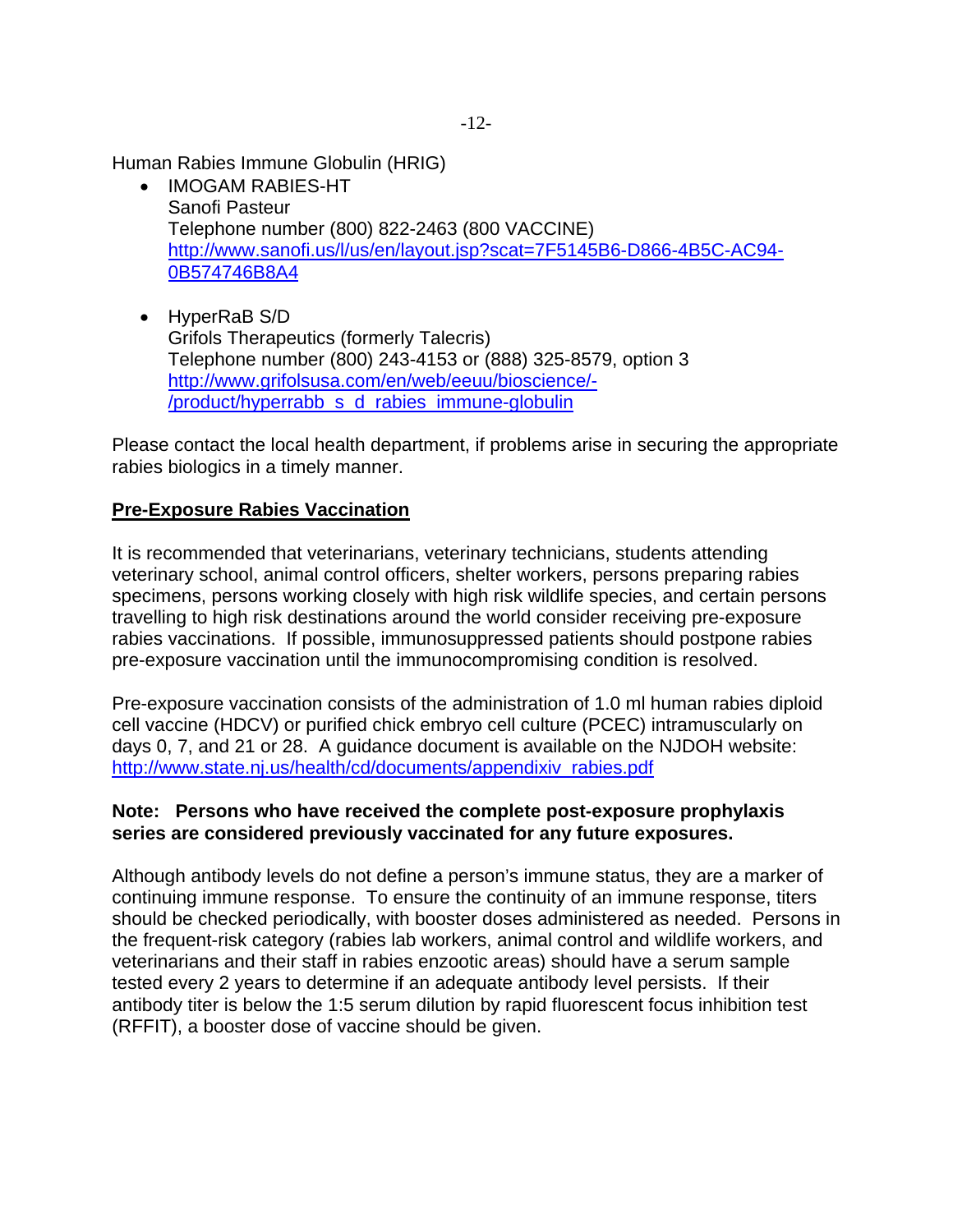### **Post-Exposure Prophylaxis for Previously Vaccinated Persons**

Any person with a history of pre-exposure vaccination with HDCV, RVA, or PCEC; prior post-exposure prophylaxis with HDCV, RVA, or PCEC; or previous vaccination with any other type of rabies vaccine and a documented history of antibody response to the prior vaccination are considered vaccinated and would only need 2 booster vaccinations, 3 days apart. HRIG should not be administered to previously vaccinated persons.

## **Laboratories Conducting RFFIT Antibody Serology**

- Kansas State Veterinary Diagnostic Laboratory, http://www.ksvdl.org/rabies-laboratory/ Telephone: (785) 532-4483
- Atlanta Health Associates, Inc., http://www.atlantahealth.net/ Telephone: (800) 717-5612

## **Out-of-state Animal Bite Situations**

Raccoon rabies is enzootic in the south, the mid-Atlantic, and the New England regions. All bites from high-risk animals (i.e., raccoon, skunk, fox, or groundhog) occurring in these states should be considered rabies exposures and prophylaxis initiated as soon as possible. Bat rabies is enzootic throughout North America and all bat exposures should be treated as soon as possible.

If the biting animal is a cat, dog, or livestock animal, which is available for observation, this can be arranged through NJDOH in cooperation with local officials in the involved state. If the animal is not available, information on the incidence of rabies in the state where the exposure occurred and other factors will need to be taken into account. Please contact local health department for assistance with these cases.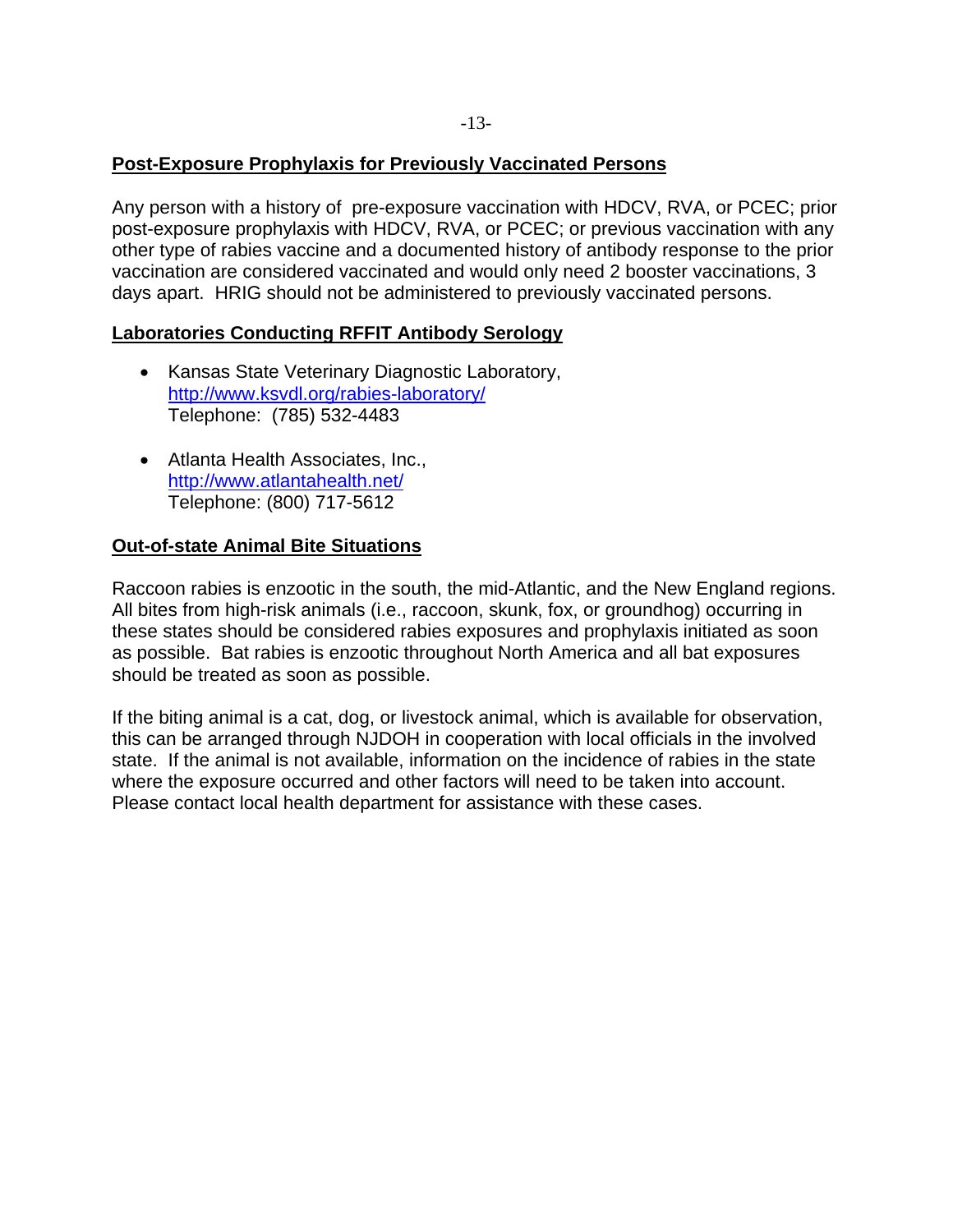#### **Informational Resources**

- 1. 2008 Recommendations of the Advisory Committee Immunization Practices (ACIP) for the prevention of rabies: http://www.cdc.gov/mmwr/preview/mmwrhtml/rr5703a1.htm
- 2. March 19, 2010, CDC Morbidity and Mortality Weekly Report Use of a Reduced (4-dose) Vaccine Schedule for Postexposure prophylaxis to Prevent Human Rabies: http://www.cdc.gov/mmwr/preview/mmwrhtml/rr5902a1.htm
- 3. CDC rabies post-exposure prophylaxis: http://www.cdc.gov/rabies/medical\_care/index.html
- 4. CDC precautions or contraindications for rabies vaccination: http://www.cdc.gov/rabies/specific\_groups/doctors/vaccination\_precautions.html
- 5. ACIP General Recommendations on Immunization: http://www.cdc.gov/mmwr/preview/mmwrhtml/rr5515a1.htm
- 6. NJDOH Infectious and Zoonotic Disease Program rabies information: http://www.state.nj.us/health/cd/documents/faq/rabies.pdf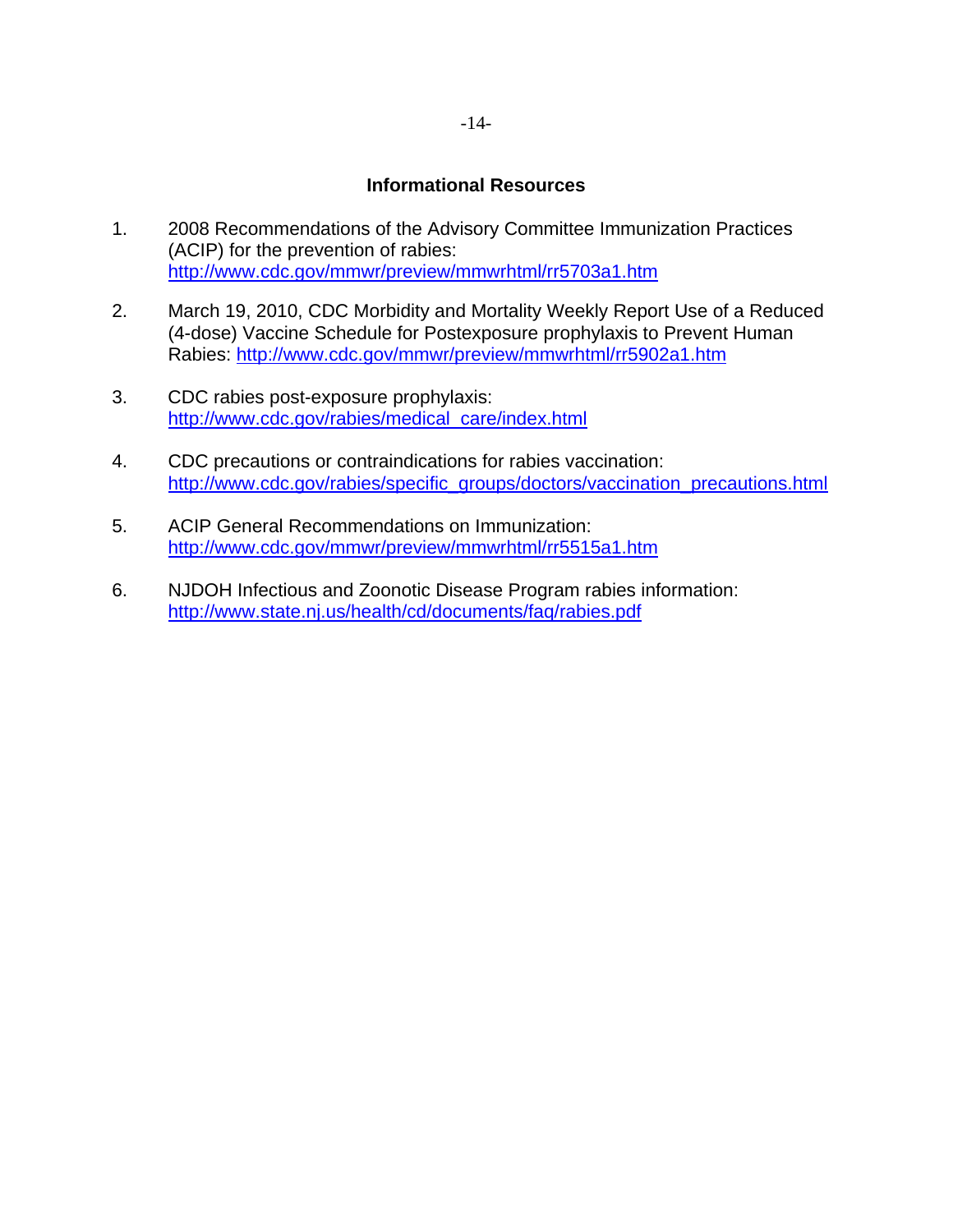# **Acronyms**

| <b>ACIP</b>  | <b>Advisory Committee Immunization Practices</b> |
|--------------|--------------------------------------------------|
| <b>HDCV</b>  | Human Diploid Cell Vaccine                       |
| <b>HRIG</b>  | Human Rabies Immune Globulin                     |
| IM           | Intramuscularly                                  |
| IU           | <b>International Unit</b>                        |
| <b>IZDP</b>  | Infectious and Zoonotic Disease Program          |
| Kg           | Kilogram                                         |
| <b>LHD</b>   | <b>Local Health Department</b>                   |
| <b>NJDOH</b> | New Jersey Department of Health                  |
| <b>PCEC</b>  | <b>Purified Chick Embryo Cell Culture</b>        |
| <b>PEP</b>   | Post-Exposure Prophylaxis                        |
| <b>RFFIT</b> | <b>Rapid Fluorescent Focus Inhibition Test</b>   |
| <b>RVA</b>   | <b>Rabies Vaccine Adsorbed</b>                   |
| <b>VAERS</b> | Vaccine Adverse Event Reporting System           |
| <b>WHO</b>   | <b>World Health Organization</b>                 |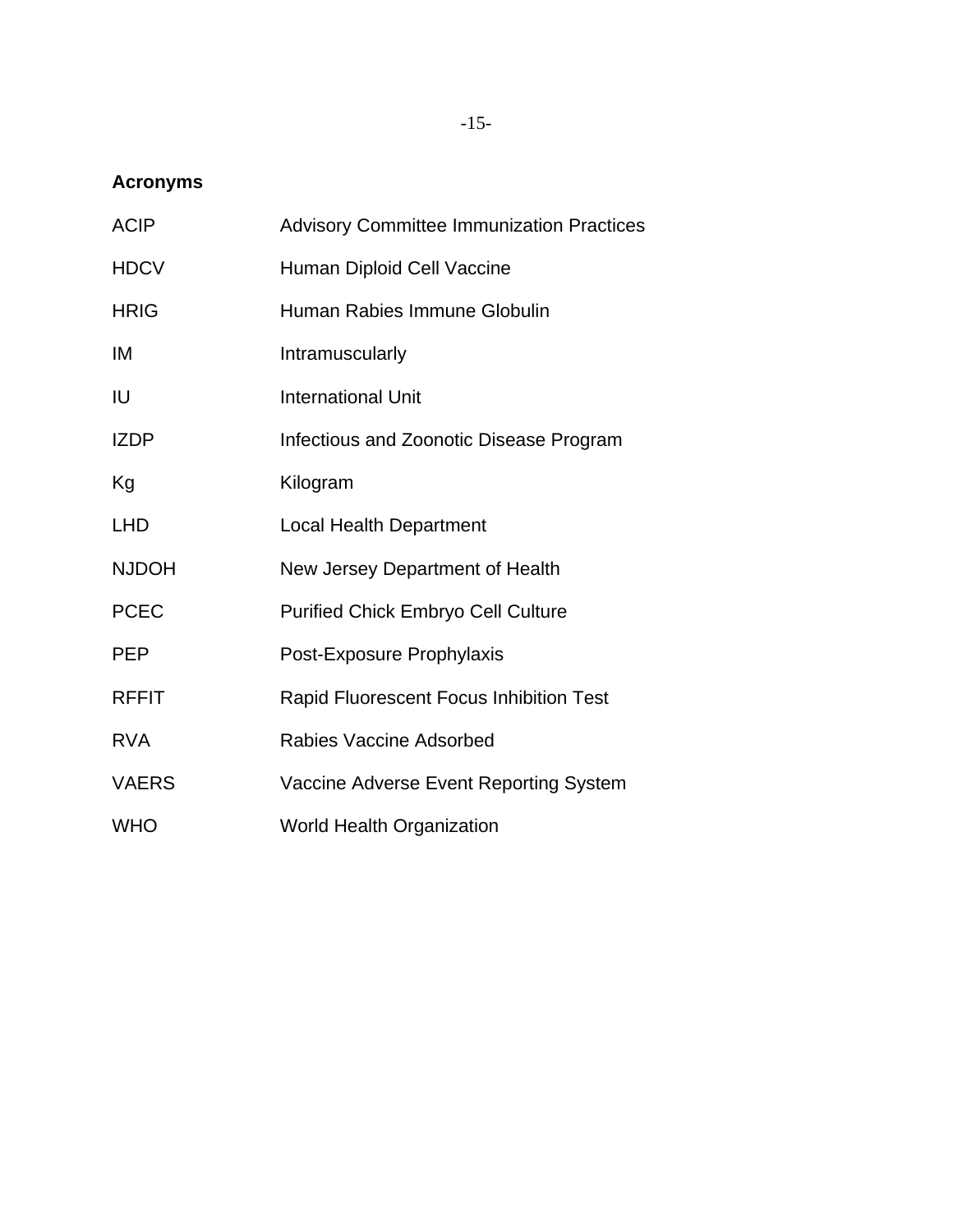#### **Guide to Rabies Postexposure Prophylaxis (PEP) Bats**

#### **WHAT IS A BAT EXPOSURE?**

**An exposure** is a bite (any penetration of the skin by teeth) OR saliva or brain/spinal cord tissue introduced into an open wound, abrasion, or scratch in the skin (those that have bled in the past 24 hours), or into mucous membranes (eyes), from a known or suspect rabid animal. Note: Only mammals carry rabies

Transmission of rabies virus can occur from minor or unrecognized bites from bats. In all instances of potential human exposures involving bats, the bat in question should be safely collected, if possible, and submitted for rabies testing.

PEP should be considered when direct contact between a human and a rabid bat, or a bat that cannot be tested, has occurred, unless the exposed person can be certain a bite, scratch, or mucous membrane exposure did not occur. Because bat bites may be very small and heal rapidly, they are more difficult to recognize than bites inflicted by larger mammals and PEP may be appropriate in the absence of a demonstrable bite. In instances in which a bat is found indoors and there is no history of bat-human contact, the likely effectiveness of PEP must be balanced against the extremely low risk such exposures present. PEP may be considered for persons who were in the same room as a bat and who might be unaware that a bite or direct contact had occurred (e.g., a sleeping person awakens to find a bat in the room or an adult witnesses a bat in the room with a previously unattended child, mentally disabled person, or intoxicated person) and rabies cannot be ruled out by testing the bat.

PEP is not recommended for other persons present in the household during the incident.

#### **All rabies exposures must be REPORTED to the local health department where the patient resides.**

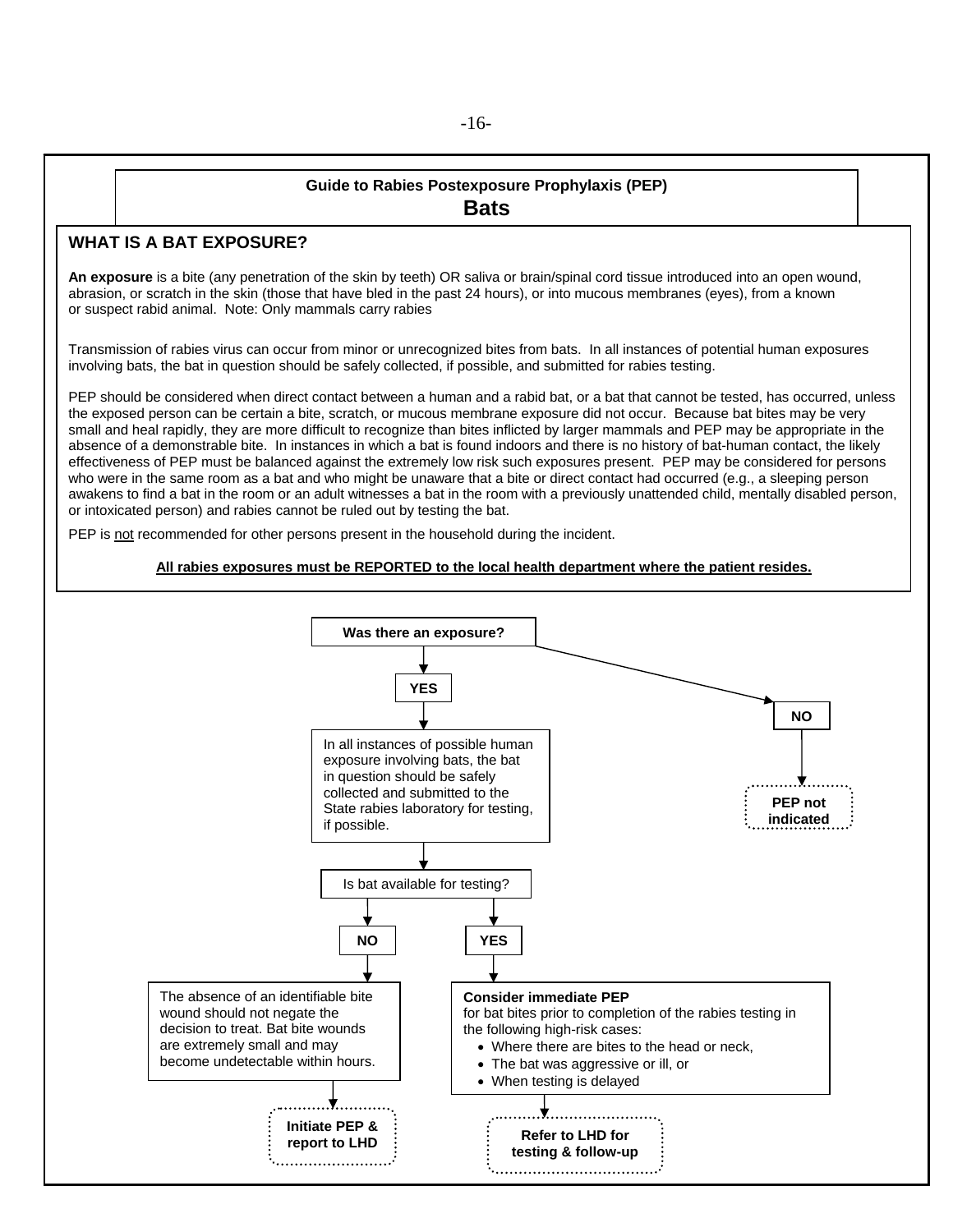